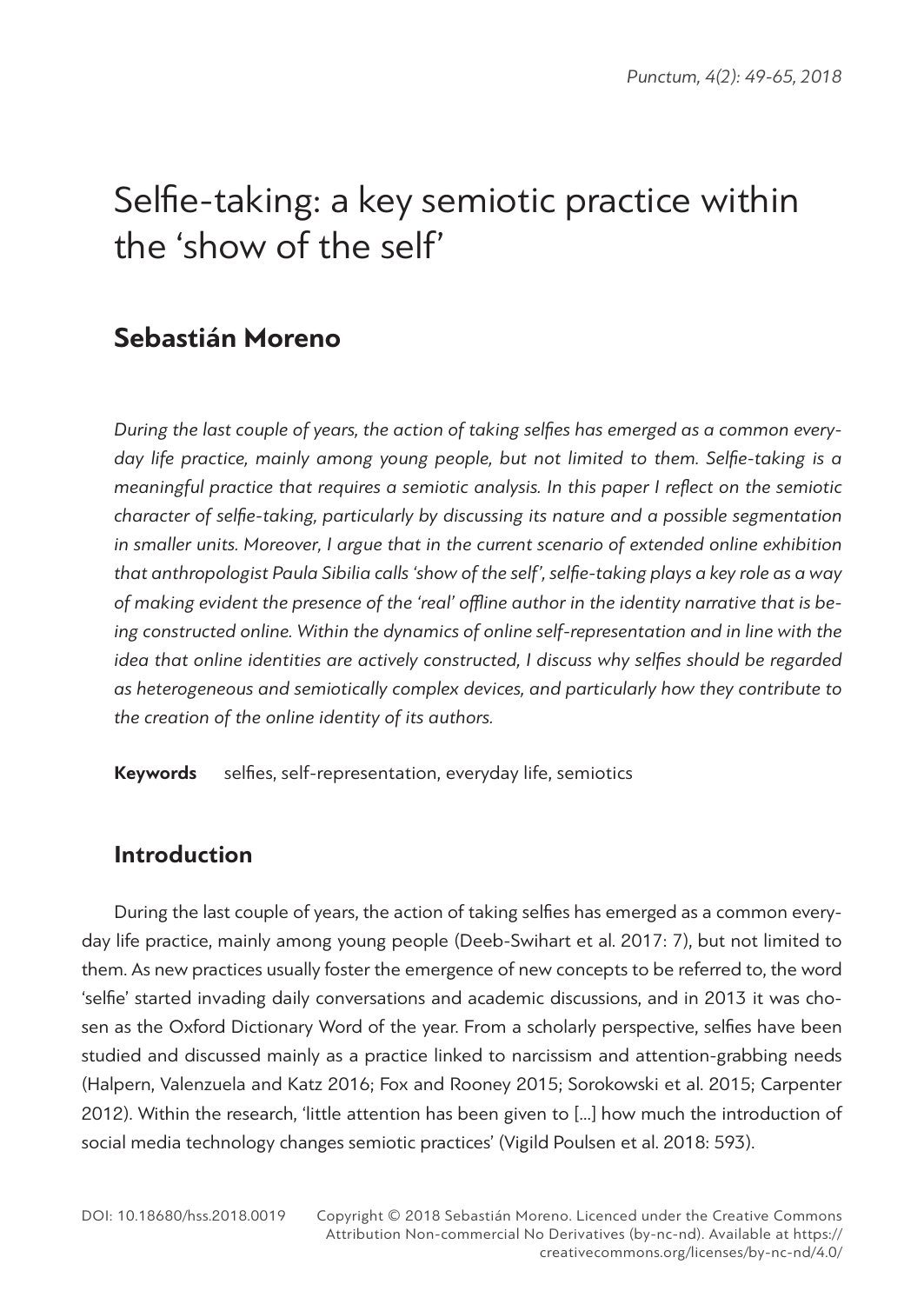Reducing the practice of selfie-taking to a homogeneous attention-drawing phenomenon does not reflect its true nature: selfies are heterogeneous and semiotic complex devices that represent a 'new genre of identity performance' (Deeb-Swihart et al. 2017: 9). As such, they are the 'material output' of a particular practice, that is, a way of doing something: *selfie-taking*, a practice that belongs to the realm of everyday life and that implies the deployment, consciously and not, of 'auto-fictions', i.e., representations created by individuals that have a relation with their 'personal identity' (the self) and that are governed by a certain repertory of cultural codes following a referential pact based on the autobiographical genre (Lejeune 1975). Selfie-taking is to be regarded as a *semiotic* practice, one that consists of 'a situated set of mental, emotional and bodily activities linked by things, contexts and conventions' (Tiidenberg 2018: 133). As such, selfies require a thorough semiotic analysis to be properly understood. Due to this complex nature, in 2018 it could be said of selfies what Roland Barthes wrote in 1980 about photography: it is an 'anthropologically new object' (1980: 88) implying new ways of doing that are meaningful to individuals.

Drawing on the work of semioticians like Jean-Marie Floch (1990) and Jacques Fontanille (2008), a semiotic account seems appropriate to shed some light on the meaning these practices have for the individuals that carry them on. In *A Theory of Semiotics*, Umberto Eco argues that a general semiotic theory should be capable of explaining 'every phenomenon of signification and/or communication' (1976: 3). Given that selfie-taking can be clearly regarded as a signifying practice that is ruled by particular social codes, semiotics seems entitled to have a word on this very recent phenomenon. Therefore, in this paper I approach the practice of selfie-taking through the lens of semiotics. After discussing some methodological considerations, I examine the practice of selfie-taking from a semiotic stance and I argue why this represents a key practice within the context of what Paula Sibilia (2008) calls the 'show of the self'. Under the belief that semiotics is in a privileged position to foster a 'real and effective' interdisciplinarity (Floch 1990: 4), this paper considers both the semiotic and the sociological dimensions of the practice of selfie-taking, as the two are strongly intertwined.

## **The semiotic examination of everyday life practices**

Everyday life practices can be powerful 'ways of operating', as suggested by Michel de Certeau (1978), who believed that 'many everyday life practices (talking, reading, moving about, shopping, cooking, etc.) are tactical in character' (1978: xix). De Certeau argues that these 'multiform and fragmentary' practices conform to certain rules, what suggest the idea that there might be a logic underlying them (1978: xv). It is not a surprise that some years later semioticians started paying attention to such practices. Due to the fact that 'social media is integrated into our everyday social practices, such as waiting for the bus, socializing with col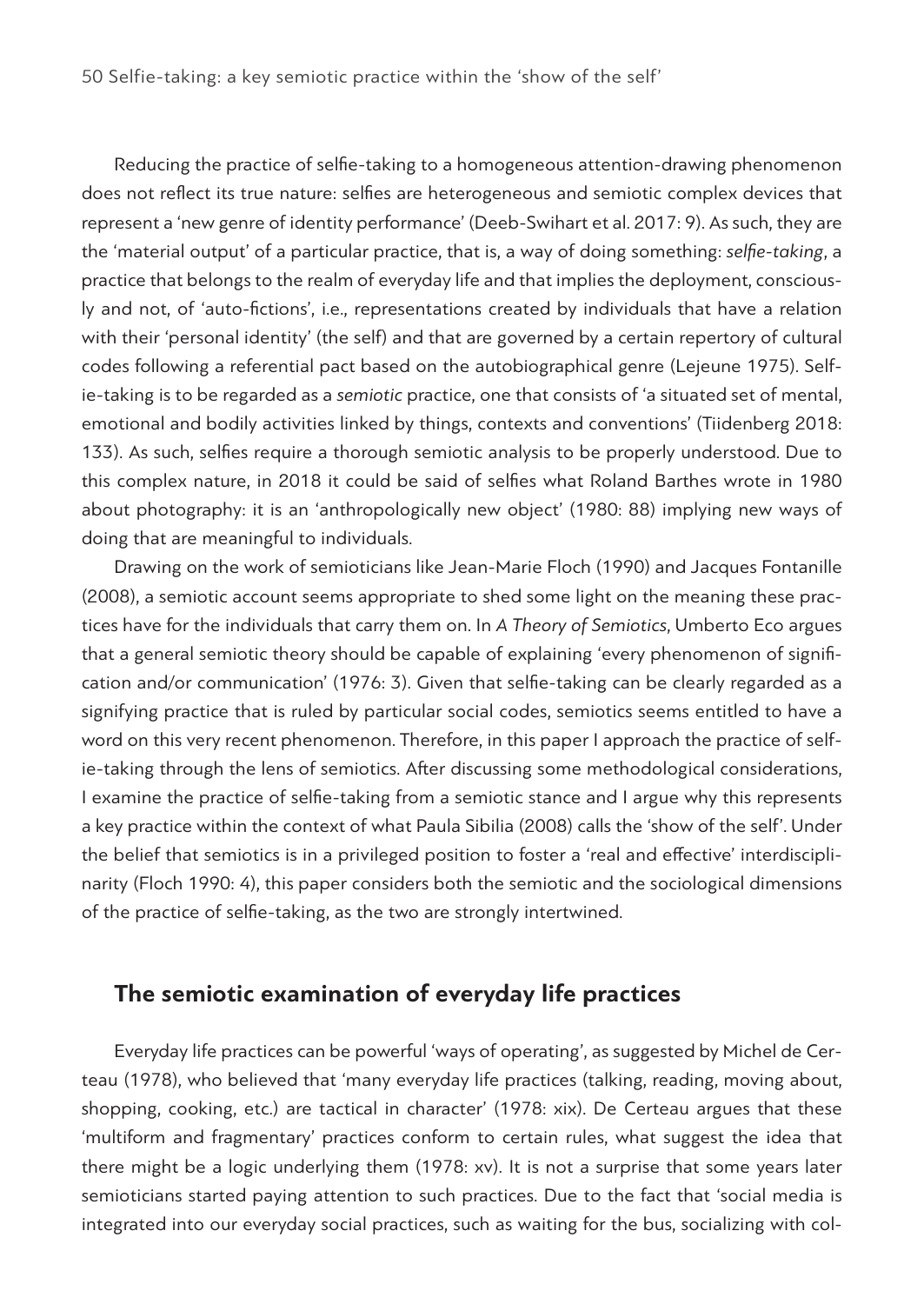leagues, or scheduling a date' (Vigild Poulsen et al. 2018: 593), selfie-taking practices belong to the realm of everyday life. As Deeb-Swihart et al. (2017: 9) suggest, 'selfies are in general quite ordinary, depicting everyday life rather than the ridiculous and the improbable'.

The semiotic study of practices has its roots in Ferdinand de Saussure's conception of semiotics as the discipline that should study the life of signs in the framework of social life. Departing from this seminal idea, the semiotic approach to practices aims at analyzing a broad spectrum of 'ways of doing', taking as its object of study a set of heterogeneous and diverse practices by means of which social life is constructed, reproduced and maintained (Lorusso 2010: 3). In this scenario, the unity of the object of study is given by the lens through which these are examined, that is, in Eco's words, 'a unified method of approach to phenomena which apparently are very different from each other' (1976: 8). The focus of semiotics lays on how meaning emerges, circulates, and is consumed within the webs of inter-subjectivity that constitute what we call 'culture' (Geertz 1973: 5). In this sense, semiotics of practices should be regarded as interested in understanding 'meaning in action' (Lorusso 2015: 4), i.e., how meaning is conveyed by specific ways of *doing*. What matters is to understand how *semiosis* happens, that is, how meaning is constructed based on a specific temporal succession of events. Eco argued that 'the whole of culture *should* be studied as a communicative phenomenon based on signification systems' (1976: 22), and practices are included in this conceptualization.

When trying to understand the dynamics of self-representation that are facilitated by social and digital media, a semiotic analysis of the practices as meaningful seems appropriate: when producing a simple and apparently innocent self-portrait posted for public consumption on a social network like Facebook or Instragram, or privately shared on a messaging app like WhatsApp, individuals have a particular *intention*: taking a selfie can be a way of actively reinforcing social relationships, for example by connoting a bond of intimacy or trust with the addressee (Paccagnella and Vellar 2016: 55). As Deeb-Swihart et al. (2017: 9) write, 'the most believable way to indicate that you are social is to take a photo with another person or a pet'. Therefore, to understand why and how individuals carry on these practices a closer look to the semiosis attached to them is needed.

From a methodological perspective, semiotics usually takes as its object of study the analysis of the *text*, a concept understood in a broad sense as a 'configuration of meaning' that is somehow empirically perceivable (Marrone 2011: v) or intelligible (Floch 1990: 4). Within the discipline, the concept has become a central one to describe, refer and understand a broad spectrum of phenomena, implying the use of the concept of text as a *model* for other social phenomena, like social practices. These can also be studied as texts (Floch 1990: 21) provided that they have a *closure* that individualizes the practice as a relatively autonomous totality with an internal structural organization that allows its methodological segmentation in smaller units of analysis (Floch 1990: 21). As it will be argued later, selfie-taking, just like the trajectory that an individual does in the Parisian subway (Floch 1990), is not a random chain of actions: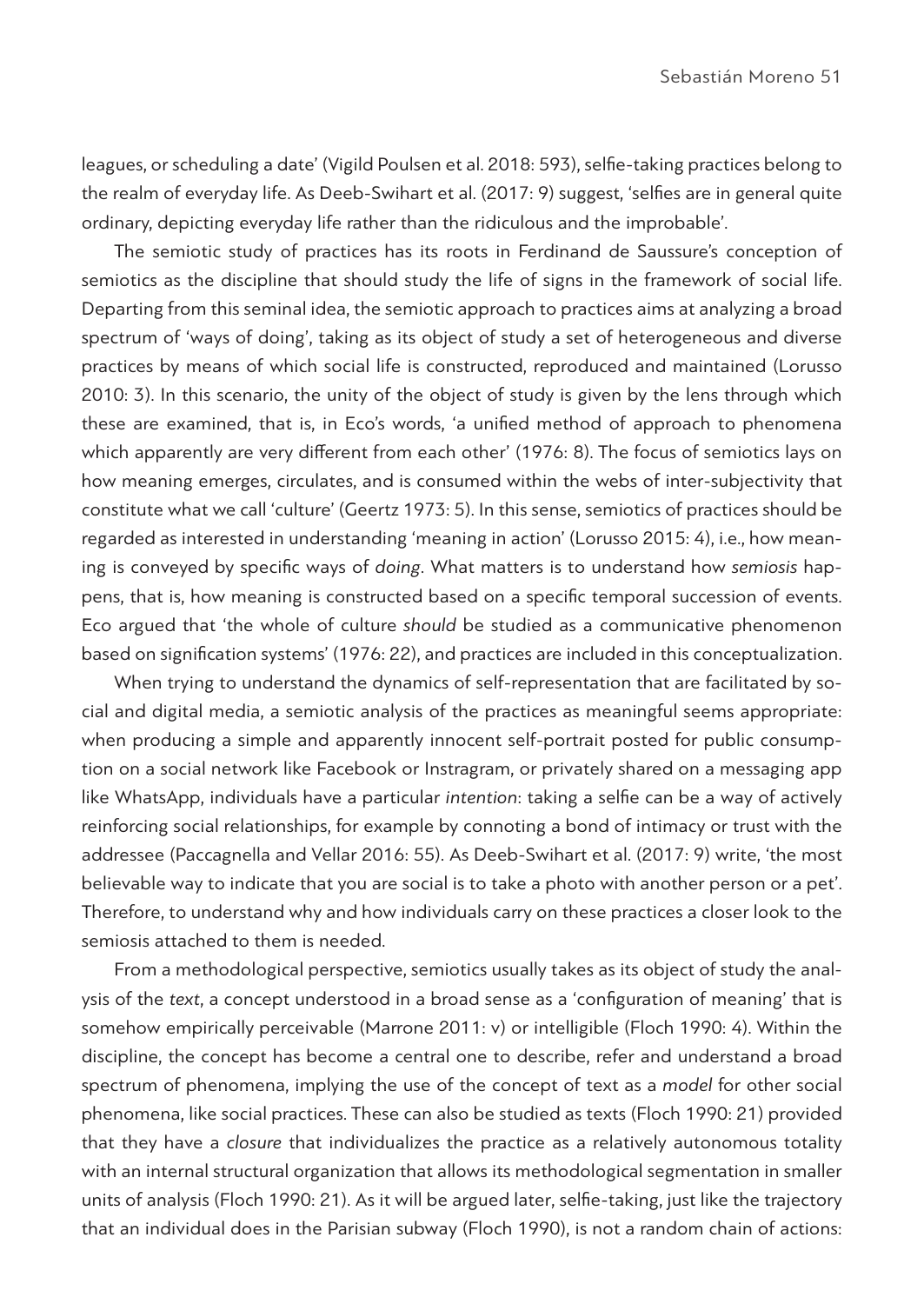there is a logic behind it, one that reflects its *orientation* towards a goal (Floch 1990: 22). As Fontanille (2008: 3) argues, when analyzing practices from a semiotic perspective, their value should be looked for not only in the content of their goals, but also in the syntagmatic organization of the process itself.

The focus of this paper is set in the *practice* of taking selfies and not in analyzing selfies as *images*, a task that would require an analysis from the perspective of visual semiotics. The focus is not set in the selfie as a text itself (its topologic, eidetic and chromatic dimensions), but on the meaning that the practice of selfie-taking has for the person that carries it out. When analyzing the dynamics of online identity construction, a semiotic approach can be helpful by providing useful insights on two main fields: how these practices are meaningful to the individuals that carry them on, and how they produce meaning (Fontanille 2008: 3). Before proceeding to the analysis of these practices, and departing from the idea that selfies are meaningful practices that contribute to a particular way of performing one individuals' identity online, some clarifications need to be done regarding the concept of identity.

## **Identity as a social construction**

Arguing against realist approaches to identity – those that take identity as something given, defending some kind of essentialism–, constructivist accounts argue that it is through social interaction that identities are constructed (Bullingham and Vasconcelos 2013: 104). In this scenario, alterity plays a key role: it is through the existence and the look of the Other that one defines, recognizes and confirms his/her own identity. This theoretical framework opens up the field for a conceptualization of the self that is dual: there is an individual that perceives an 'I' and there are others that also perceive that 'I'. Therefore, identity implies a process of social co-construction between the individual and the others (Paccagnella ans Vellar 2016: 26) and can hence be conceived as a 'relational position' (Arfuch 2005: 31), depending on the recognition and interpretations of other individuals.

When analyzing selfies from a semiotic perspective, this duality regarding the self is of utmost interest: based on his/her past experience, an individual has a perception of who she/ he is and tries to generate an *image,* which should communicate the perceived self to others. From a semiotic point of view, in this dynamic a *ratio* between a dimension of the content (the perceived self) and one of the expression (the image, that is, the reflection of that perceived self) is established, and it is in this framework that the practice of taking selfies should be analyzed.

When dealing with the self in relation to others, revisiting Erving Goffman's ideas about the presentation of the self in everyday life can be of use. In *The Presentation of Self in Everyday Life* (1956), Goffman developed a theoretical framework aiming at explaining how indi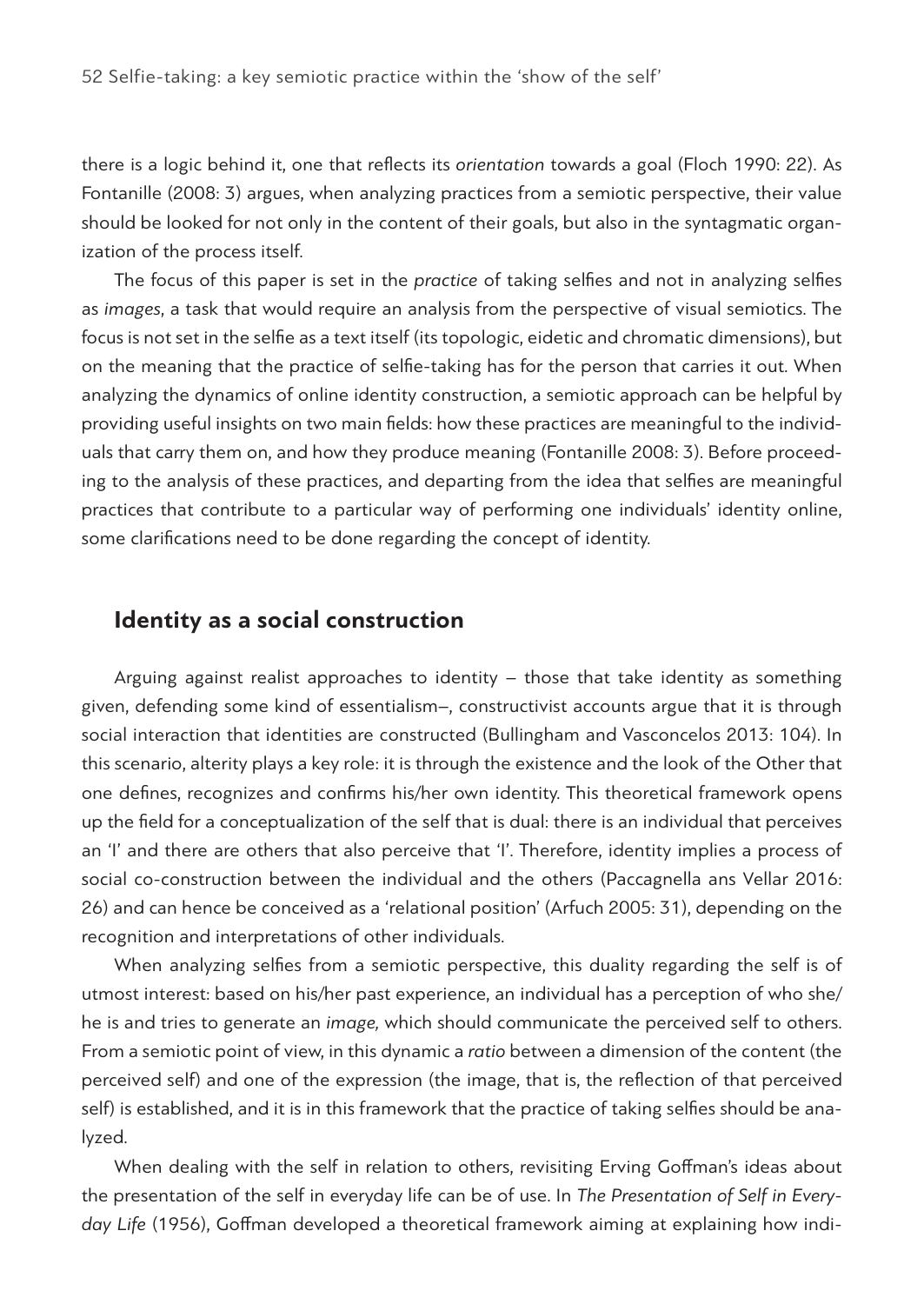viduals manage the impressions they produce in others. Using the metaphor of a 'theatrical performance', Goffman argues that within the social sphere 'the part one individual plays is tailored to the parts played by the others present, and yet these others also constitute the audience' (1956: ii). Within this logic, 'the individual will have to act so that he intentionally or unintentionally *expresses* himself, and the others will in turn have to be *impressed* in some way by him' (1956: 2). That is why Goffman speaks of a work of 'impression management', an active strategy aimed at controlling how others perceive us (1956: 3), which involves the existence of a *front* and a *backstage*, referring to public and private life, respectively. As it has been argued, practices of online self-presentation also fall under Goffman's account, even if physical co-presence is not there (Bullingham and Vasconcelos 2013: 110). Here, the online realm constitutes the frontstage, while offline life is to be regarded as the backstage, and 'users are now editors and creators – designing and creating their self-representations, choosing what to bring to the foreground or hide in the background' (Bullingham and Vasconcelos 2013: 103). As evidence has shown, individuals 'often attempt to re-create their offline selves online, rather than actively engaging with persona adoption' (2013: 109), linking both realms –online and offline. As Deeb-Swihart et al. (2017: 2) argue, 'by placing ourselves, our bodies, in the photos we take and share via social media, we come full-circle to Goffman, in some sense blending the online and offline selves together in this new practice'.

When considering online identities as a process of active *creation*, the use of resources (words, images, emojis, etc.) should be regarded as modes of *doing*, of *acting*, of *performing* (Sibilia 2008: 38). Hence representation – particularly self-representation – constitutes a key dimension to be analyzed when trying to understand how an individual comes to be a 'self-conscious self' (Arfuch 2005: 24). There is a narrative – and hence symbolic – dimension of identity that brings into the spotlight what particular 'strategies of enunciation' (Arfuch 2005: 25): given that the author is creating a product that is closely related to the perceptions he/she has about him/herself, the generated image needs to honor the implicit autobiographical contract between enunciator and addressee. In the online environment, 'with enhanced potential for editing the self' (Bullingham and Vasconcelos 2013: 110), selfies are another tool available from a broad repertoire that an individual has at their disposal in order to show the others who she/he 'is'. It is important to keep this 'to be' in quotation marks, because assuming that there is an *actual* self could be risky from an ontological point of view, as this would imply a naïve realism that is usually criticized by constructivist accounts. When speaking about who someone is, this is to be regarded as the interpretation someone does about who he/she is the 'selfhood', in Ricoeur's (1992) terms–, which is also a construction.

At this point the caveat of iconism needs to be addressed. Both from a generative and an interpretative semiotic account, Peirce's iconism has been catalogued as an illusion. Floch believes that iconism does not imply a relationship of the representation and 'reality', but that it is 'the result of the production of a sense effect of 'reality'" (1986: 28), and hence implies a *ma-*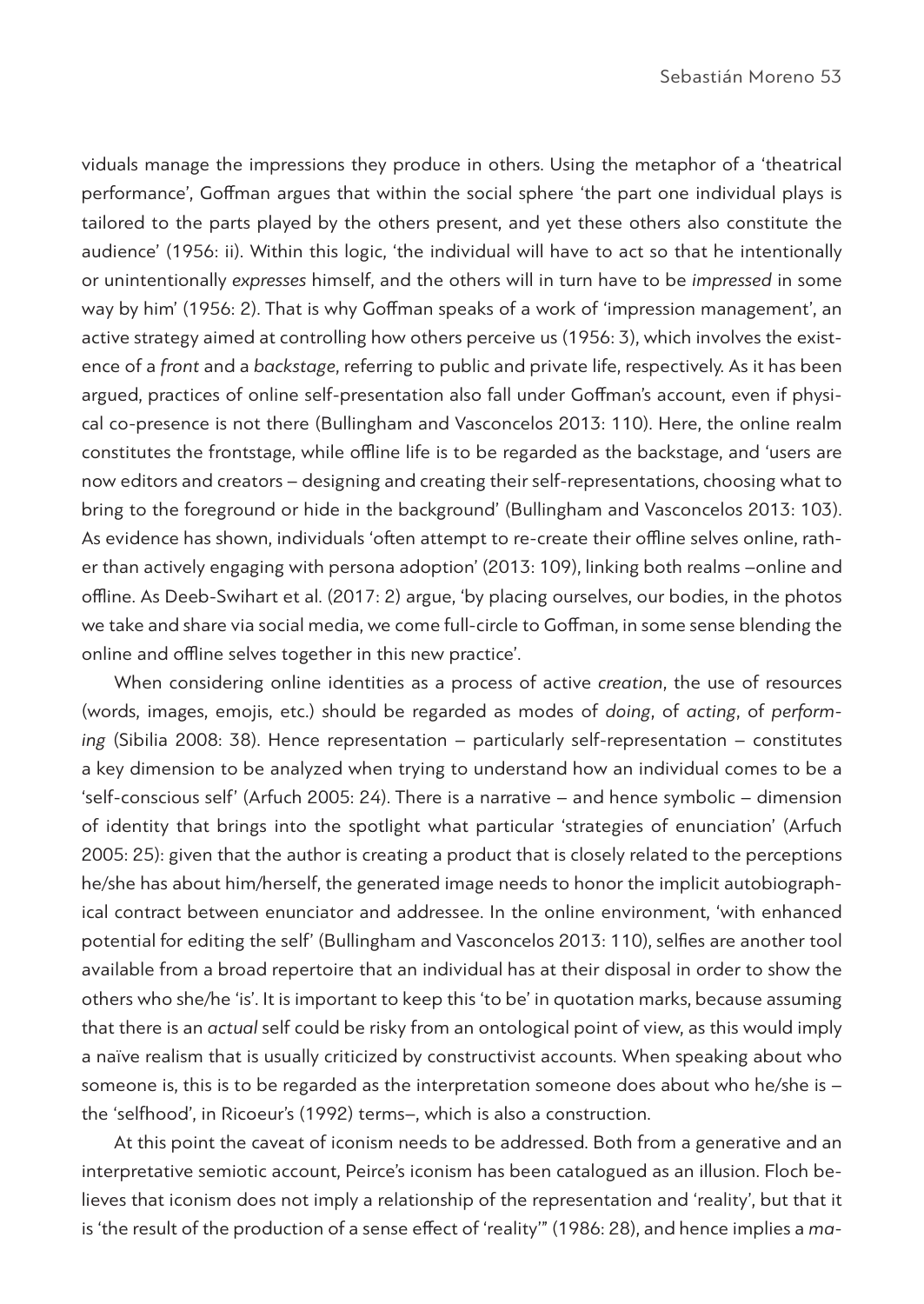*nipulative* enunciation (1986: 31). Eco, meanwhile, argues that iconism is a naive conception about how copies work (cfr. 1976: par. 3.5) and states that 'similarity is also a matter of cultural convention' (1976: 204). Although it might seem intuitive to believe that the self-representation that a selfie implies is an iconic copy of a 'real' self, it is ontologically questionable if such thing as a 'reality' exists. In the best case, it should be spoken of a *model*, that is, 'the real that the utterance claims to *resemble*' (Lejeune 1975: 23), a 'real' that is a cultural unit of meaning (Eco 1976) and that does not imply an ontological commitment with realism*.* 

#### **The 'show of the self'**

During the last years, selfie-taking has become an extended practice. This has happened not only as a result of the technological developments that have made them possible, but also due to a new socio-cultural context that has enhanced the appropriateness of these practices. This new context has been facilitated by these technological developments, but is not purely based on them. In fact, it could be argued that it is another unfolding of a set of social transformations that have been shaping societies around the globe for decades: changes in how social relationships and privacy are conceived (Turkle 2011; Eco 2014), consumerism (Bauman 2007), processes of personalization and individualization (Lipovetsky 1983), the so-called 'society of the spectacle' (Debord 1967; Vargas Llosa 2012), a shift from the linguistic to the visual (Sartori 1998), and the mediatization of society (Hepp 2013; Hjarvard 2013), among many others.

Anthropologist Paula Sibilia refers to this context as the 'show of the self'. In her book *La intimidad como espectáculo* [*Intimacy as Spectacle*] (2008), Sibila critically describes the new 'confessional practices' that take place online and that consist of publicly exposing one's intimacy (2008: 32). In the  $21^{st}$  century, personality has become, according to the author, 'a visible subjectivity', 'something that can be seen', and 'a way of being that is shaped to be shown' (2008: 32). In this same line of thought, Sherry Turkle argues that there has been 'a shift in how we create and experience our own identities' (2011: xi).

From a semiotic perspective, the interest lies in the analysis of the output of these practices of exhibitionism. According to Sibilia, individuals become craftsmen and women, in the sense that they permanently work on 'creating their own personalities'. This new context gives place to a 'spectacle' oriented towards the others, which Sibilia calls 'the show of the self': a permanent exhibitionism of who we (believe we) are and what we do. In her account, when posting content online for public consumption in platforms like Facebook, Instagram or Snapchat, individuals are creating a *product*, which is supposed to *reflect* who they are (2008: 165). Following Barthes, we can call it their *image* (1980: 11). When posting online about themselves, individuals create an image, which re-creates their own personality (2008: 165) by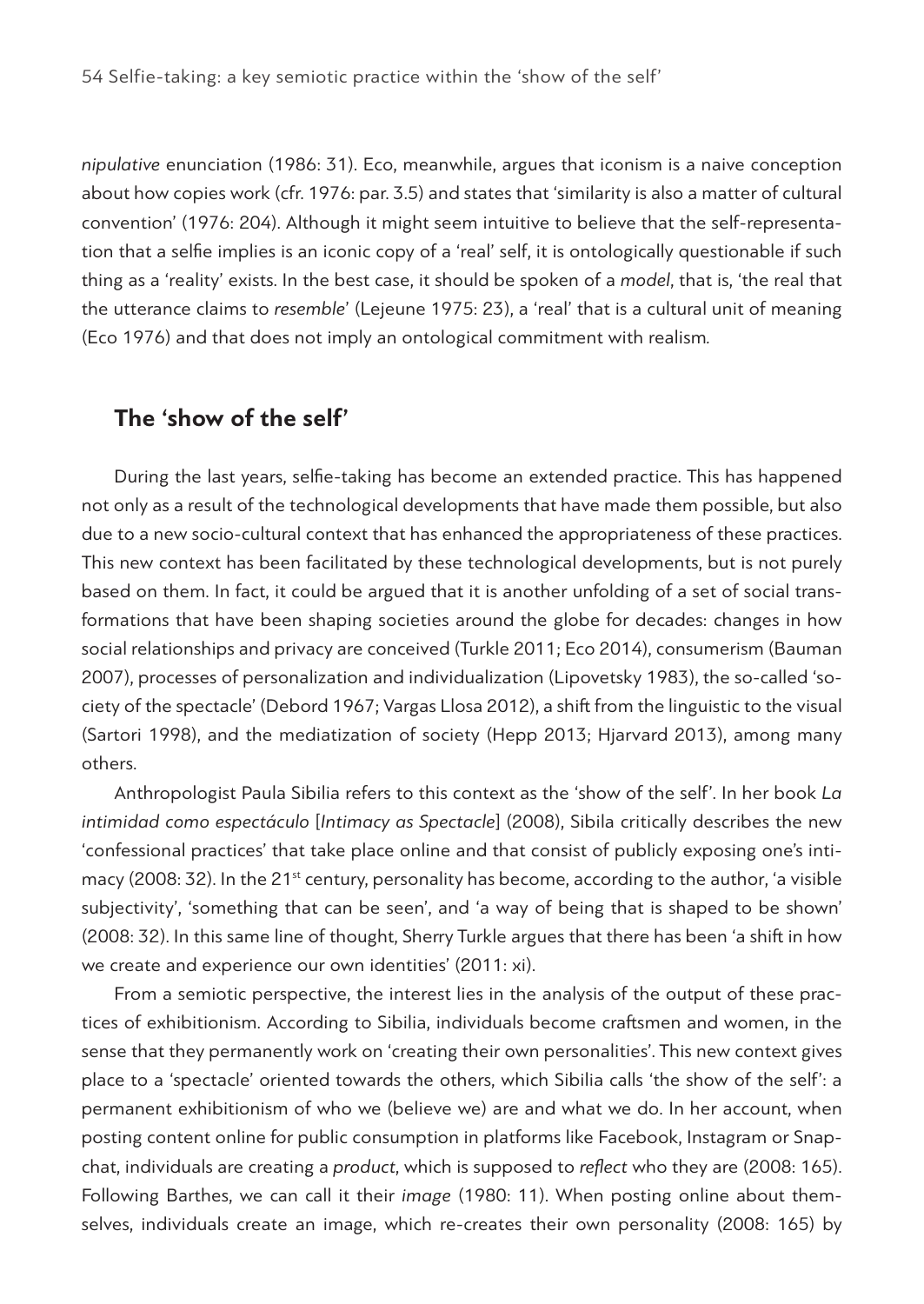using the tools made available to them by private companies, with a very particular feature, one that is of utmost interest for semiotics: in that product, the author, the narrator and the character are blended into one (Sibilia 2008: 37). When an individual uses online and/or digital media to 'show' others who he/she 'is', there is an empirical enunciator (Mary), who at the same time is the narrator of the story that is being told (Mary tells you a story about…), and the main character as well (Mary tells you a story about Mary): the three dimensions, usually distinct, are merged into one. This blend is heavily based in the fact that the identity narratives that are constantly being told online rely on the acceptance of a referential pact of verisimilitude, involving the existence of a real, offline individual, which reflects the logics of the autobiographical genre (Sibilia 2008; Robin 2005; Lejeune 1975).

# **Selfie-taking as a meaningful practice**

I come now to the semiotic analysis of selfie-taking as a meaningful practice that links a dimension of the expression (the image of the self) with a dimension of the content (the 'real', offline self). Why is selfie-taking a *semiotic* practice?

To start with, selfie-taking is a type of active and conscious *production*. Except for infrequent cases in which animals like the monkey Naruto snap selfies without knowing what they are doing, when taking a selfie, someone does something consciously –a labor, in Eco's terminology (1976: 152). It is as a result of this action that selfies –the material output of a way of doing– come into being. There is an act of *poiesis*, a creation that implies something being done aiming at a specific goal: boosting the self-image, reinforcing social bonds, etc. Hence, selfies are creations, 'artifacts', something done with a particular intention that is oriented toward a goal.

Secondly, when taking a selfie, a connection between a dimension of expression and one of content is established. As Paccagnella and Vellar (2016: 28) suggest, selfies imply a 'circular relation' ['*rapporto circolare*'] between the offline and the virtual dimensions. In this sense, selfies are *referential* texts, a feature that Barthes already attributed to photography in general: as he argued, photography does not invent anything – 'it is authentication itself' (Barthes 1980: 87), it 'attests that what I see has indeed existed' (1980: 82). In this sense, 'every photograph is a certificate of presence' (1980: 87). Every selfie has, just as photography when Barthes wrote *Camera lucida*, a 'photographic referent' (1980: 76), which is to be regarded as 'the *necessarily* real thing which has been placed before the lens, without which there would be no photograph' (1980: 76). When seeing a selfie, we can 'never deny that *the thing has been there*' (1980: 76). In this sense, selfies could be considered forms of the autobiographical genre (Lejeune 1975: 22).

This is the reason why selfies are intuitively regarded as mere iconic copies of the real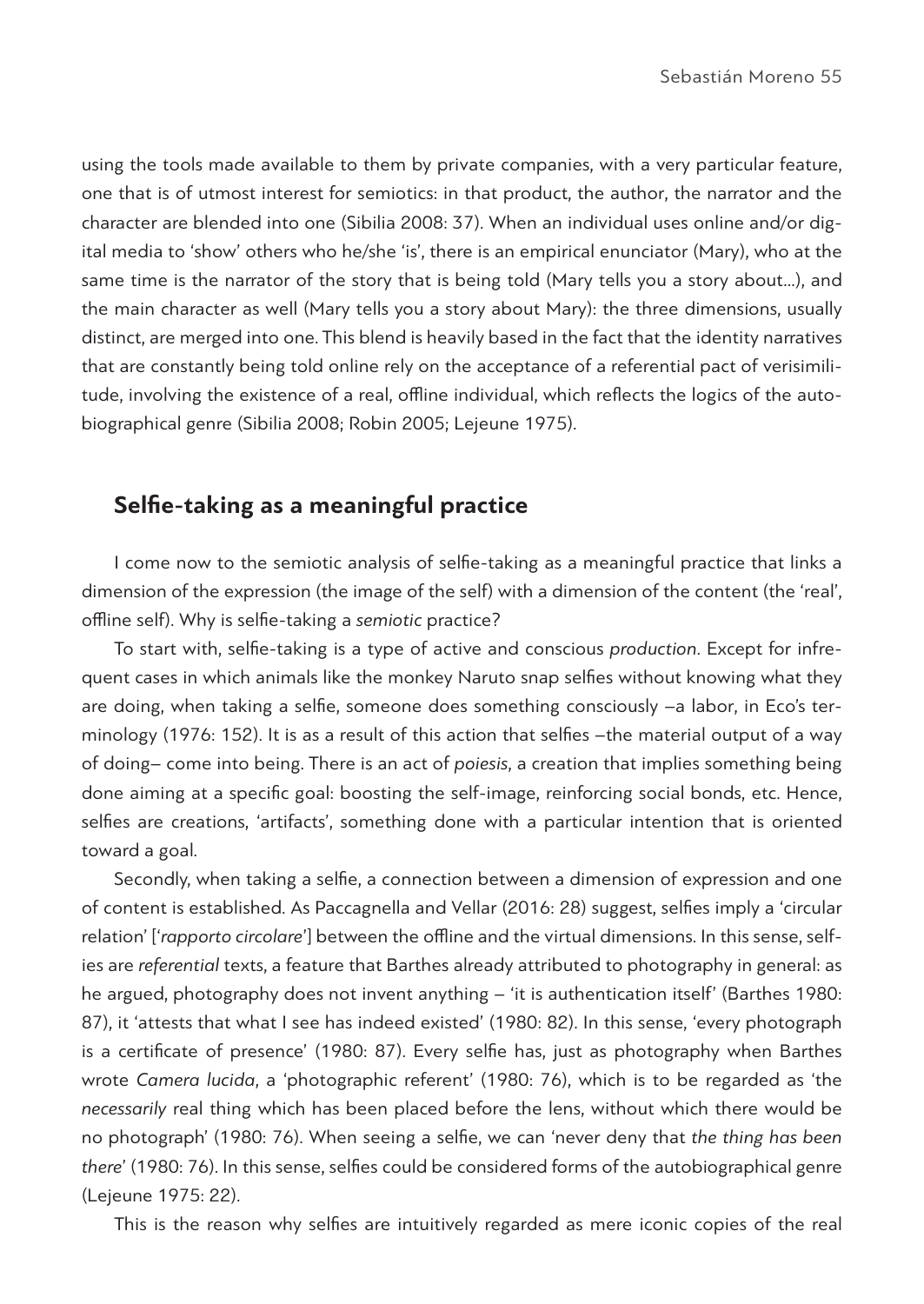offline individual. The most that can be affirmed is that selfies are *self-referential*, that is, their content is the offline self. As Barthes writes, 'what I want, in short, is that my (mobile) image, buffeted among a thousand shifting photographs, altering with situation and age, should always coincide with my (profound) "self"' (1980: 12). When taking a selfie, the author creates a product using him/herself as the subject, a feature that is inherited from the practice of photographic self-portraits, although selfies pertain to a different, more complex, genre. Because of being self-referential, the dimension of the content of a selfie is to some extent limited: it can only refer to the 'cultural unit' of the self, particularly to its *body*.

Moreover, although there might be exceptions (I will come to this point later on), selfies are normally taken to be shared, publicly or privately, and consumed by others. As Paccagnella & Vellar write (2016: 29), the process of production of online content is aimed at producing a reaction of appreciation, commenting or sharing by the addressees. In this sense, a selfie becomes an object of communication. Furthermore, selfies are meaningful to the individuals that take them. As previously mentioned, a selfie is the result of a labor that comes from an *intention*: it can be to reinforce self-esteem (e.g. the mirror selfie), to document a presence in a particular place or event (e. g. in a museum), to reinforce social bonds (e.g. group selfies) or to generate trust (intimate selfies), among others (Paccagnella and Vellar 2016: 55). From a semiotic perspective, a typology of selfie-taking could be proposed based on this point, as I will do in the next section.

Given that selfie-taking is a type of production, this practice implies *making choices*, conscious or unconscious: who is going to be in the frame, what from the background will be framed and what not, from which angle it will be taken, which gesture should be displayed, etc. This is an essential feature of selfies, one that shows the *stylized* character of this kind of photograph and that supports the idea that selfies are not mere copies of the individual, but constructions in which cultural parameters play a role. Displaying a particular gesture like the duckface is a good example of this, as well as the well-known 'legs or hot dogs' selfie: they aim at reproducing preexistent models that are valid within a particular culture.

In vew of the fact that selfies are forms of self-representation, it is possible to speak of selfies as instruments of *self-stylization* (Sibilia 2008: 256). As Barthes (1980: 10) wrote on photography, 'once I feel myself observed by the lens […] I constitute myself in the process of "posing", I instantaneously make another body for myself, I transform myself in advance into an image', a thought that also applies for selfies as a particular genre of photography. In this sense, Barthes (1980: 13) writes that portrait-photography implies the intersection of four 'image-repertoires': 'the one I think I am, the one I want others to think I am, the one the photographer thinks I am, and the one he makes us of to exhibit his art'. In the case of selfies, these repertoires are blended and reduced to only two, given that who is posing for the picture and the photographer are usually the same person. However, the distinction between self-perception and desired image remains.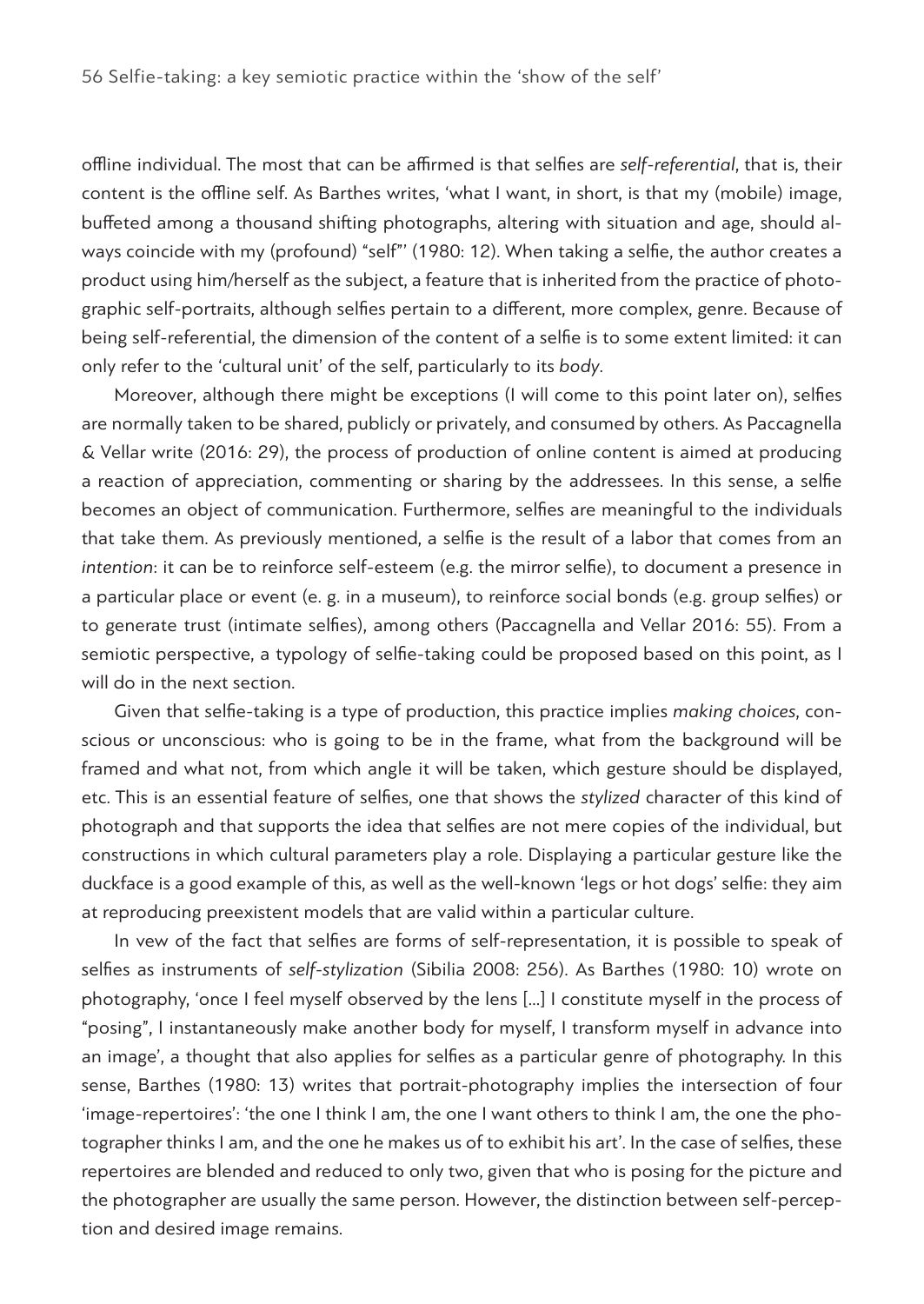Due to technological developments, it is possible to *stylize* in different ways how to represent the body in a selfie, for example by the existing possibilities of *modifying* the self (the body, the face) with filters (artistic, like the ones Instagram has, and/or funny, like the ones Snapchat offers). When analyzing faces from a semiotic perspective, Massimo Leone underlines the importance of the *possibility of alteration*, a practice that seems to be attractive among the young: 'millions of teenagers, today, daily enjoy exchanging Snapchat images of their faces, heavily transformed through flamboyant visual effects' (2018: 28). As Paccagnella & Vellar write (2016: 55), filters alter the way in which the photograph is perceived and hence the message conveyed by it. In this sense, selfies could be seen as mechanisms of control of the self-image, clearly for public consumption, but also for private use, as a way of checking how the self-image is. I will come back to this point later on.

All in all, selfie-taking is a socially *codified* practice: there are non-written, underlying rules that regulate it. Good examples of this are the forced smiles, the sexy faces, the need to look at the camera, or even the decision regarding the percentage of one's legs and of landscape to be shown in the 'legs or hot dogs' type of selfie. When taking a selfie, individuals recognize the codes and try to reproduce them in their own selfies in a way that is acceptable and understandable (Eco 1976: 152), that is, *conventional*. As selfie-taking constitutes a meaningful practice, a grammar of selfie-taking, ruled by certain codes and conventions, could be postulated, as I will proceed to do in the following section.

# **Selfie-taking: a syntax and a typology**

I have argued why the practice of selfie-taking could be considered as meaningful and hence deserves a semiotic account, specifically by having a look at the dynamics that these practices involve. Jean-Marie Floch argues that a trajectory can be analyzed from a semiotic perspective if it has a closure and a structural organization that allows its decomposition in minor units of analysis (Floch 1990). As discussed, selfie-taking is a practice that is socially coded and hence ruled by 'internal, but culturally shaped, deliberations surrounding taking, editing, posting, sending and deleting' (Tiidenberg 2018: 133). These deliberations need to be examined. In this sense, the following five moments of selfie-taking could be identified for a semiotic analysis:

1. *Recognition of a 'selfie-situation'.* In this first moment, the individual recognizes a specific situation as appropriate for taking a selfie. This recognition involves the presence of normative criteria of appropriateness, which are culturally coded and identified based on specific cues, like being on a touristic spot, with a celebrity, or being involved in any other situation that would justify taking a selfie. The recognition can take place while being in an infrequent situation, like the ones mentioned, but also when doing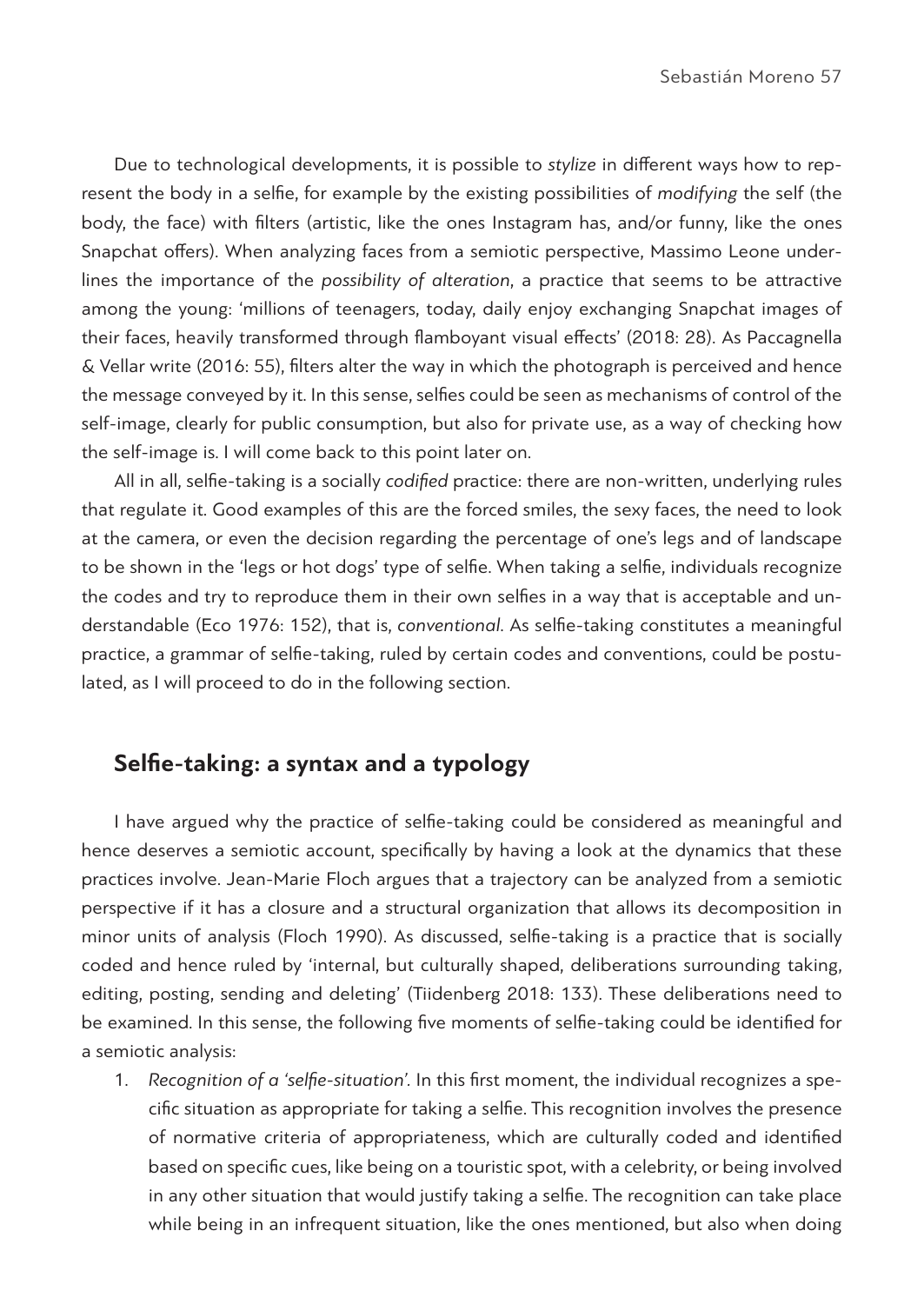everyday life tasks, like waiting for the bus (Vigild Poulsen et al. 2018: 593). In this recognition there are normative social conventions based on the principle of appropriateness that play a role and allow the individual to identify the situation as a possible 'selfie situation' (or not).

- 2. *Pre-production.* The second moment consists of the employment of aesthetical and general cultural codes for choosing the 'good' scenario/frame for the picture: Which angle should be snapped? What should be on the background? How should I pose? All these questions come, consciously or not, to the perception of the individual that will take the selfie. Furthermore, what is the image that wants to be projected? Evidence shows that 'users posting selfies try to construct an identity that appears attractive, fashionable, wealthy, and/or important' (Deeb-Swihart et al. 2017: 8). Here also conventional cultural categories – gender, social status, nationality, etc.– play a role. As Bulligham and Vasconcelos (2013: 106) have shown, the desire to look 'professional', 'feminine', 'fun' or 'creative' have an incidence when carrying out practices of self-representation online. In this regard, the conclusions by Veum and Moland Undrum (2017), regarding the similarity between selfies shared on Instagram and visual representations in advertisements and image-banks, is especially enlightening, since they show that there is a norm that is taken into account when conceiving how the selfie should look like. The recognition of different sub-genres of selfies (e.g. touristic selfie) also plays a role in this 'pre-production' phase: as Deeb-Swihart et al. (2017: 8) argue, 'in the Travel category users often pose in such a way that their face occupies are small region of the image, giving the background a larger prominence in the image'. As it can be seen, in the 'pre-production' moment, many decisions are taken, and these are based on the recognition of culturally codified social conventions (aesthetic, ethical, technical) that have a normative power mainly by establishing boundaries to what is appropriate.
- 3. *Taking the selfie.* This is the moment of creation the selfie, that is, the material outcome of the process, which implies a technical dimension involving the sharpness of the image, an appropriate selection of the angle, an adequate frame, the correct use of light –all these codes belonging to the aesthetical repertoire –, but also the recognition of particular conventions regarding the content: what to frame, how to pose, how to look like, to smile or not, etc. Usually, there is a tendency to display a forced smile, what shows the recognition by the individual/s on the picture of normative cultural conventions on how the image should look like.
- 4. *Evaluation.* After having taken the selfie (one or more) comes the moment of its evaluation, in which the induvial (or individuals) involved in it analyze(s) and control(s) the material outcome of the previous moment. When evaluation the outcome, many social codes, mainly aesthetical ('does it look good?') but also ethical ('is this appropriate?') are in play. Regarding the aesthetical, Deeb-Swihart et al. (2017: 9) argue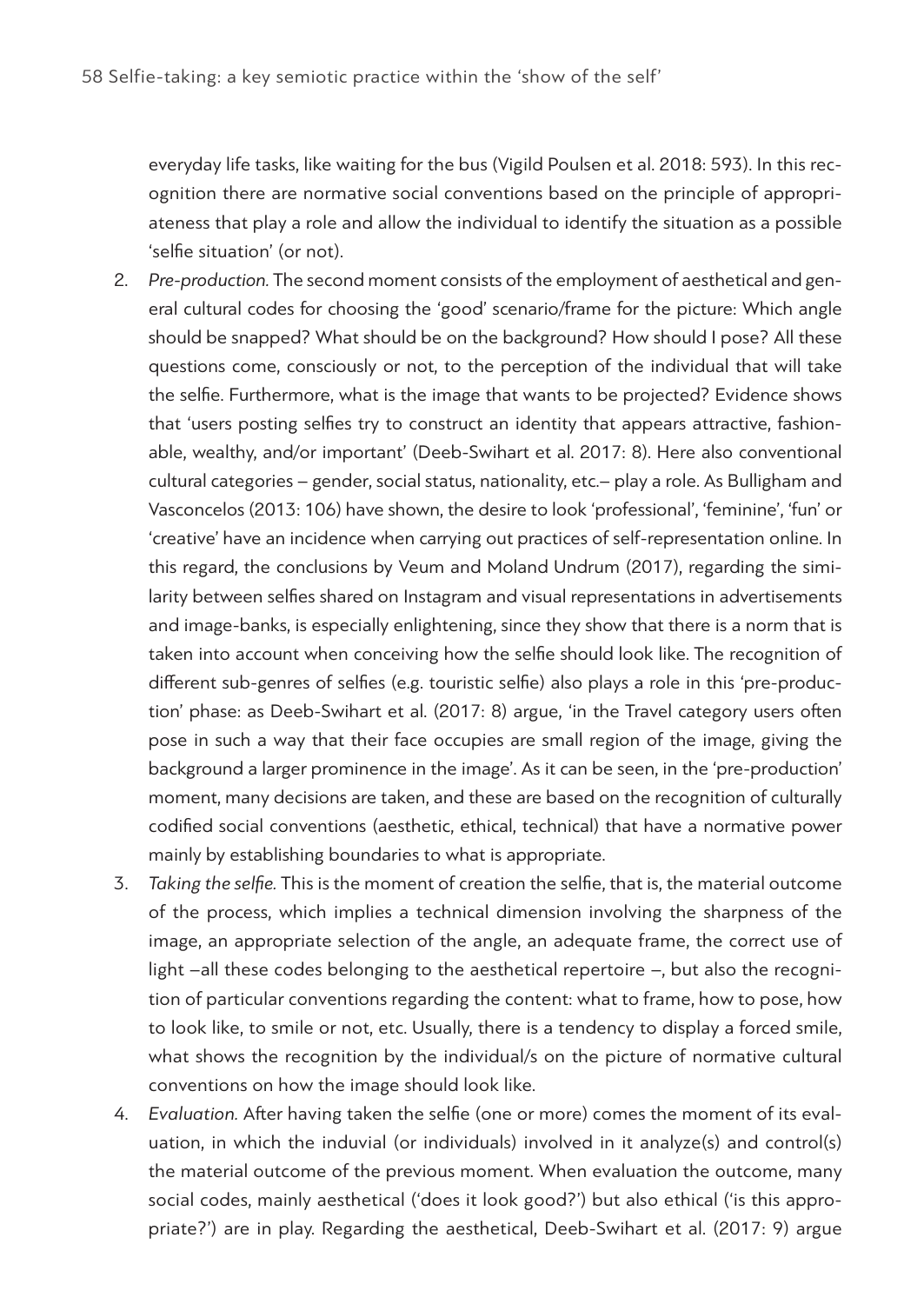that 'users overwhelmingly attempt to appear attractive over appearing intentionally unattractive', and they add that 'it seems selfies follow conventional beauty standards, with individuals wishing to appear fashionable, clean, and put-together' (2017: 9). Regarding the ethical dimension, Deeb-Swihart et al. (2017: 7) found out that usually 'people want to appear *effortlessly* happy, healthy, and successful rather than showcasing the intermediate stages or the failures that had to occur to achieve that lifestyle, position, or appearance'. This is an ethical decision dealing with hiding some things and showing others, following Goffman's dichotomy between a back and a frontstage, respectively. When evaluating the selfie, there is a correspondence of the codes in play with the ones present in the 'pre-production' moment: the selfie will be evaluated as appropriate if it reflects the normative codes identified in that earlier stage. If this is not the case, the selfie will probably be taken again until the desired outcome is met.

5. *Finalization.* It would be naïve to believe that the practice of selfie-taking ends with saving the selfie as the material output of the process: usually it goes on to a finalization phase, in which the selfie is edited and manipulated, in a process based on the recognition of and compliance with many codes, mainly aesthetical. This is a distinctive feature of the practice of selfie-taking: its output can be controlled – embellished (Bullingham and Vasconcelos 2013: 107) –, mainly by means of the use of photographic filters.

Going back to the idea of the recognition of certain codes that rule the practice of selfie-taking, we could draw on Floch's (1986) typology of photography to have a better understanding of what individuals might be aiming at. In *Formes de l'empreinte*, Floch presents a dichotomy between *referential* and *constructivist* photography, according to the type of relationship that is established between the photographic discourse and 'reality'. According to Floch (1986), while referential photography presupposes the existence of meaning and tries to capture it, making of photography a sort of *testimony*, constructivist photography considers that meaning is produced by the photographic discourse itself. Following this classification, when taking selfies, some individuals just aim at 'saving' and/or 'sharing' the moment they are living, as a sort of testimonial document (a 'carrier of memory') without any self-representative intention behind it. However, in many other cases, when taking a selfie, individuals are trying to construct a particular *image* of themselves, making of the selfie a *communicative* device and not only a 'carrier of memory'. As an example of the first type of selfie we could think of someone who is not literate in the practice of selfie-taking, an amateur, while in the second case we can think of one of the many teenagers who are fully aware of the image they are projecting by means of the selfie they share, and are in possession of both the technical knowledge and the aesthetical and ethical codes to control that output. The well-known semiotic square proposed by Floch (1986: 20) could be employed to better illustrate this differentiation: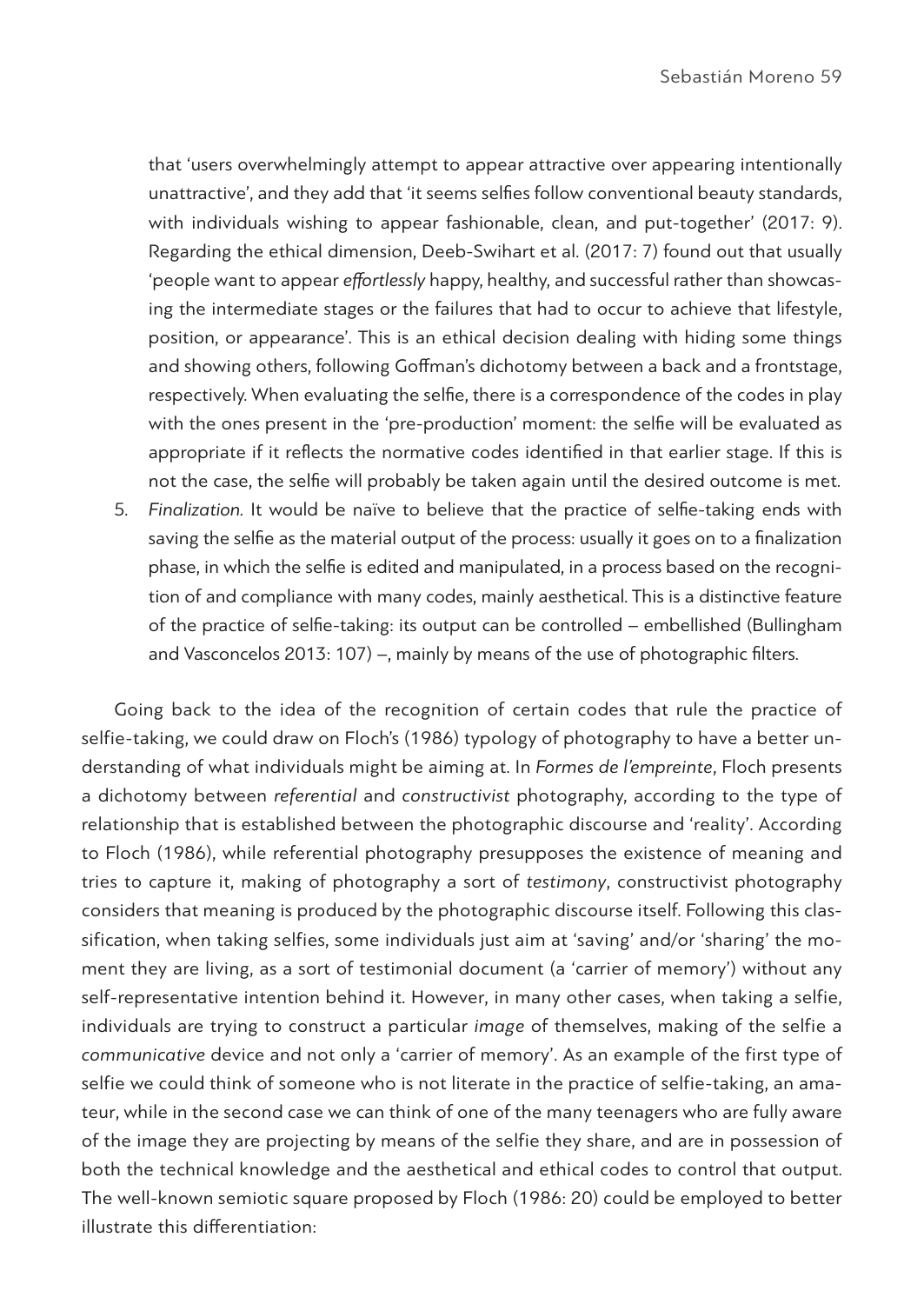



Attributing a clear interpretative function to photographic discourse, *referential* photography tries to reflect the world 'as it is' and hence to create a testimony of 'reality' - therefore, photography is a mediator in 'letting reality speak' (Floch 1986: 20). From a semiotic perspective, what is at stake here is the production of the effect of a *referential illusion*, an 'effect of reality' (Barthes 1968); however, as discussed before, considering iconism as a *reflection* of reality is ontologically risky. The negation of this referential function is what Floch calls *oblique* photography, a type of photography that plays with the limits and possibility of referentiality by addressing the paradoxical and by employing double senses (Floch 1986: 21). On the other hand, based on a constructivist approach to photography, *mythical* photography implies an articulation that creates meaning based on what is being photographed. In this sense, 'reality' is only the basis for a second discourse that goes beyond the figurative dimension, showing precisely how meaning is constructed through discourse (Floch 1986: 22). The negation of mythical photography is called by Floch *substantial* photography, which displays a tension with the 'real' (Floch 1986: 23). These four categories can be useful when trying to understand the practice of selfies-taking, particularly when paying attention to the possession of a repertoire of cultural codes (technical, aesthetical, ethical, situational) that the individuals taking the selfie might possess. Therefore, while individuals with no literacy in selfie-taking might be closer to the referential pole, a young influencer, fully literate in the practice, should be placed closer to the mythical pole.

## **Selfie-taking and its function in 'show of the self'**

Taking now a more sociological stance, a discussion of the function that selfie-taking fulfills within the socio-cultural context of the 'show of the self' described before should be conducted. Drawing on Goffman's account on the presentation of self in everyday life, two main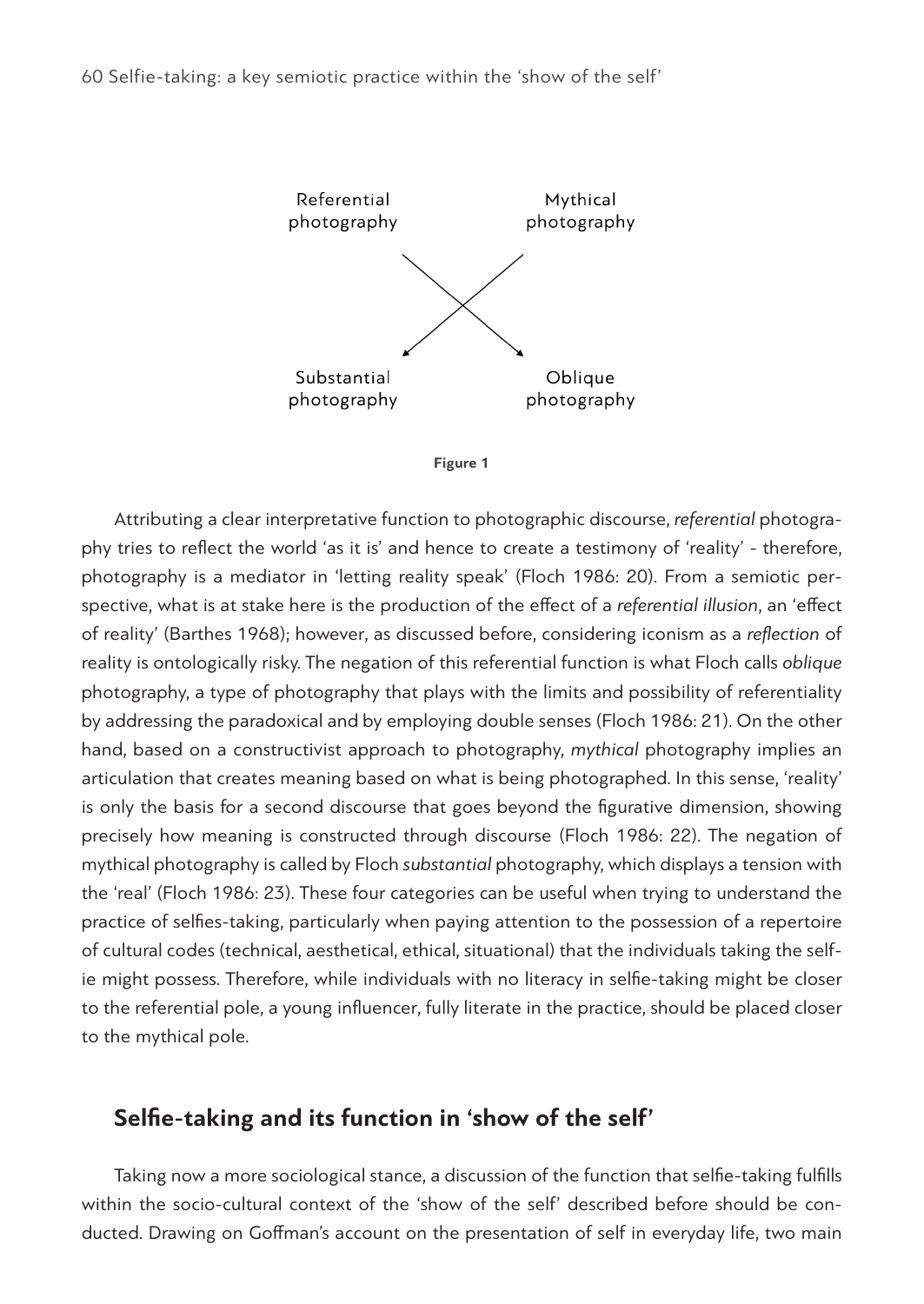features should be stressed out in order to understand how selfies play a specific role in the process of impression management: on the one hand, in the process of presentation of the self, signs play a key role, as they are the *carriers* (sign-vehicles) by means of which impressions can be managed. As Goffman writes (1956: 19), 'while in the presence of others, the individual typically infuses his activity with signs which dramatically highlight and portray confirmatory facts that might otherwise remain unapparent or obscure'. On the other hand, Goffman attributes a role to idealization in the game of performing the self. As he writes (1956: 23): 'when the individual presents himself before others, his performance will tend to incorporate and exemplify the officially accredited values of the society, more so, in fact, than does his behavior as a whole'. The presentation of the self, both offline and online, is 'molded and modified', in Goffman's words (1956: 23) by underlying rules, that is, institutionalized conventions – or codes. These ideas go in line with the concept of stylization presented before. According to Eco (1976), stylizations are 'apparently "iconic" expressions that are in fact the result of a convention' and that are easy to recognize by the interpreter of the sign as the result of 'largescale overcoding' (1976: 238). It is probably in this sense that Sherry Turkle believes that 'on social-networking sites such as Facebook, we think we will be presenting ourselves, but our profile ends up as somebody else – often the fantasy of who we want to be' (2011: 153). As Barthes wrote on photography, selfies are 'images partially true, and therefore totally false' (1980: 66). In this process, the 'self' we create is not an actual *reflection* of who we are, but a stylized copy, 'molded and modified' by the values of society we recognize as institutionalized: coolness, cuteness, sexiness, etc. Turkle further argues that 'our online performances take on lives of their own. […] Sometimes we see them as out "better selves"' (2011: 160). Both idealization and stylization imply the recognition of a code that is seen as meaningful and that conditions our performances. In this sense, within the impression management dynamics, selfies fulfill the function of letting individuals have some control on how they *will* be seen, following a logic of 'check and balances', or on how they *would* be seen: in fact, selfies are not always meant to be *actually* shared.

On the other hand, there is a central feature of selfies that make them so special and interesting from a semiotic perspective: they anchorage the offline self to the online narrative. I believe it is in this feature where it's essential value within the 'show of the self' lies: the online environment offers many possibilities of self-representation, but only selfies are a guarantee that something really happened in a particular 'here and now', as stated by its author/character. As Barthes wrote, photography '*authenticates* the existence of a certain being' (1980: 107), contrary to what happens with written text, which presents 'the object in a vague, arguable manner, and therefore incites me to suspicions as to what I think I am seeing' (1980: 106). On June 21, 2018, to celebrate the selfie day, Facebook published the following message about selfies: 'Whether they're silly, sweet or stunning, selfies are a way to show the world, "This is me, right here, right now"'. This apparently naive text addresses the essence of selfies: it anchors the author/narrator/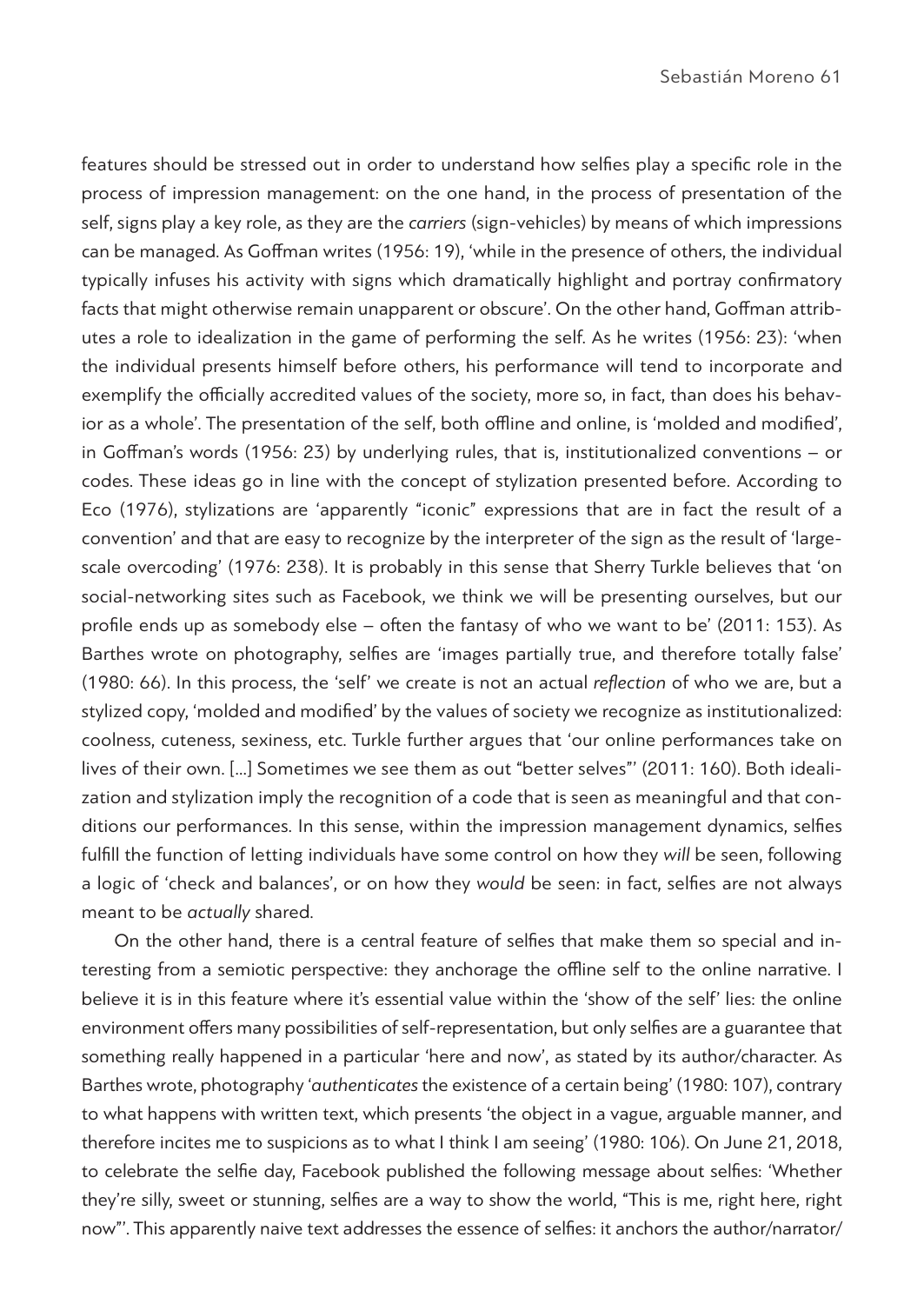character to a specific 'here and now', that is, to a spatial-temporal situation. This is what Barthes had in mind when he wrote that 'what the Photograph reproduces to infinity has occurred only once: Photograph mechanically repeats what could never be repeated existentially' (1980: 4). In this sense, selfies constitute a particular and interesting form of *débrayage* including an actor (me), a space (here) and a time (now) that generate the illusion of *authenticity*.

In this regard, Sibilia argues that as a result of growing mediatization of society, people are more and more interested in authentic, *non-staged* experiences (2008: 221). As a result of this craving for 'the authentic', there is a need for authors to introduce 'effects of reality' into their life-stories (2008: 224), a need that turns the anchorage of the story told online in the offline life to be irresistible, even when offline life might be banal and dull (2008: 231). As Paccagnella and Vellar argue (2016: 27), the process of online identity construction requires an incorporation of signs that send the reader to the 'real' offline dimension, and selfies are one of the few devices by means of which the body of the author enters into the digital world (Paccagnella and Vellar 2016: 54). That is why I believe we can speak of an *anchoring function* of the selfie, consisting of introducing and making visible the 'real' offline self, bounded to a specific 'here and now', into the identity narrative that is displayed online. Although both dimensions are strongly linked, they shouldn't be confused: the 'self' that is shown in a selfie is not the offline self; the Mary shown in the selfie is not a copy of the 'real' offline Mary: it is a stylized copy that is 'molded and modified' according to underlying codes that are socially institutionalized. Nevertheless, the selfie is the closest occurrence we might have of bringing the 'real' offline dimension into the online environment, as it shows the offline self bounded to specific date, time of the day, geographical location, etc. As Barthes writes, due to its nature photographs are a 'false on the level of perception, true on the level of time' (1980: 115), a statement that also includes selfies. Barthes uses the concept of 'biographeme' to refer to the biographical features of the photographers' life that are present in the photograph (1980: 30). In this sense, selfies are biographemes in themselves. As Deeb-Swihart et al. (2017: 8) argue, they 'serve as photographic evidence for a persons' behavior or interests.'

Based on these remarks, it could be argued that selfies belong to the *autobiographical* genre (Sibilia 2008; Robin 2005), a genre that implies a reading contract between enunciator and addressee which unifies the identities of author, narrator and protagonist (Lejeune 1975: 5; Robin 2005: 45). As Sibilia writes (2008: 45), facts narrated in autobiographical stories are considered truthful. Moreover, the addressee assumes that the facts that are being narrated are *verifiable,* that is, 'claim to provide information about a "reality" exterior to the text' (Lejeune 1975: 22). There is an implicit 'referential pact' between enunciator and addressee, 'in which are included a definition of the field of the real that is involved and a statement of the modes and the degree of resemblance to which the texts lay claim' (Lejeune 1975: 22). The selfie is a genre that is *contractual* (Lejeune 1975: 29); in this contract, the proper name, referring to a particular cultural unit attached to a referent, is an essential element.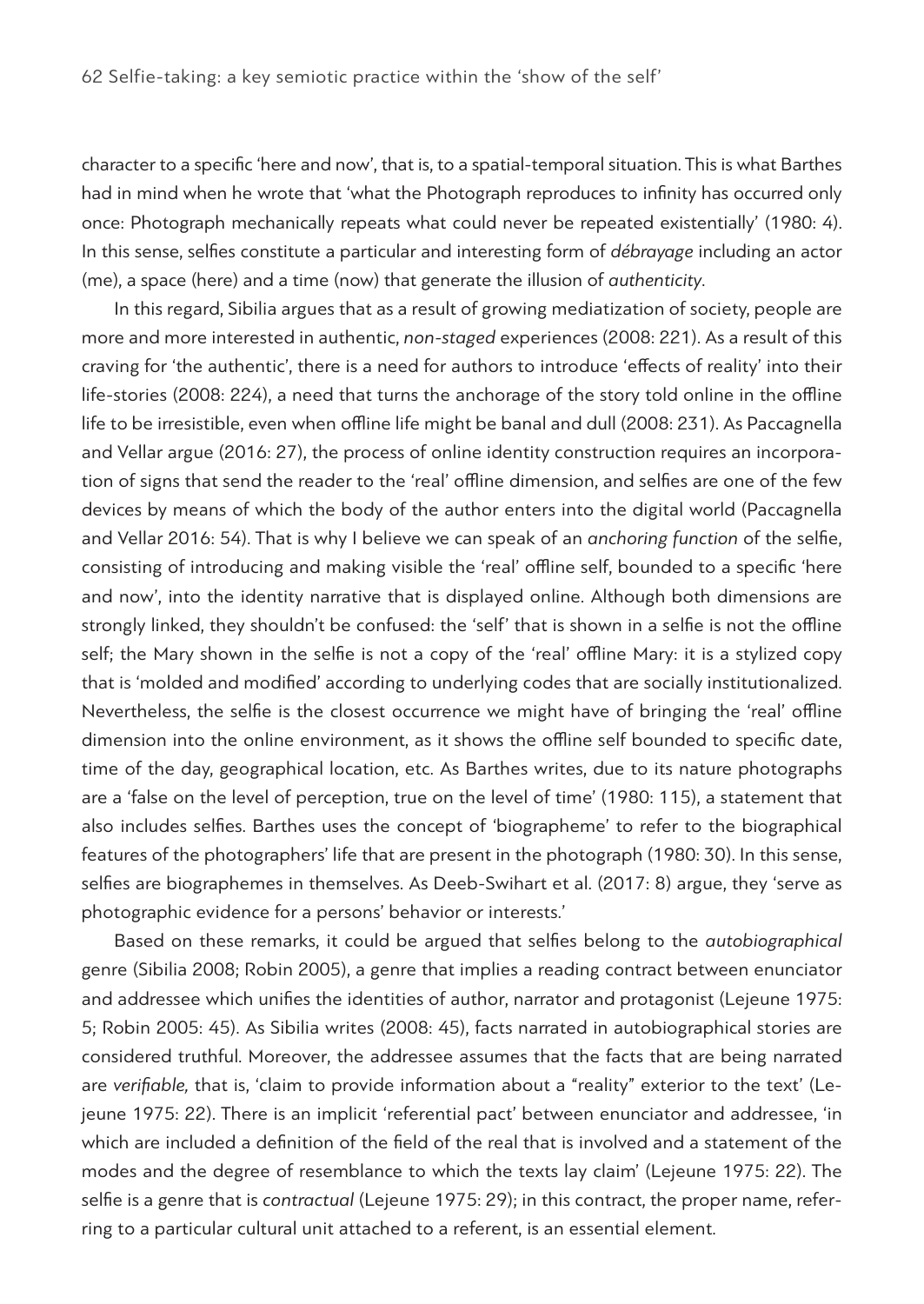However, in practice it might be tricky to draw a clear line between fictional and veridical narratives: as it has been discussed in this paper, the cases of online self-representation are a clear proof of this challenge. That is why it might be more appropriate to follow Robin (2005: 46) in arguing that instead of 'autobiography' it should be spoken of 'auto-fictions', as the stories being told are to some extent fictional constructions based on 'reality' that are mediated by cultural codes: there is never a full correspondence between author, narrator and character, even though in the narrative it might look like they are the same as a result of the referential nature of selfies. Processes of stylization, embellishment and modification are usually in play.

# **Concluding remarks**

Our goal was to approach the practice of selfie-taking from a semiotic perspective, focusing on why it plays a key role within the 'show of the self'. Regarding the first point, I have argued that selfies are the output of a photographic practice that is meaningful to individuals because it mobilizes codes that are culturally institutionalized. Identifying these codes and the function they play during the selfie-taking process is essential when trying to understand how individuals perform their identities online. I have also suggested that a syntax of selfie-taking could be formulated and tried to come up with on – it was only one of many other possible segmentations. Semiotics, by studuing how the emergence of meaning is made possible, is in a favorable position to investigate the signifying processes related to the practice of selfie-taking. Moreover, the hypotheses developed within the semiotic framework could be tested empirically within the context of sociological and ethnographic studies: very interesting insights could be found out by seeing 'meaning in action'.

Regarding the second point, I have tried to argue that selfies play a key function in the 'show of the self' because they anchor the offline into the online narrative. Much more could be said about this relationship between the offline dimension and the virtual, but I believe I have made my point by arguing how the selfie constitutes a semiotic device in which the dimension of the content and the dimension of the expression become very close, but still don't blend, as this blending is ontologically impossible: a selfie might seem as a copy of 'reality' – a 'resemblance to the truth', in Lejeune's (1975: 22) words –, but, in the best case, it is '*vraisemblable*' (Barthes 1968): in the process of taking selfies, as another unfolding of the general process of presentation of the self, there are always stylizations, idealizations, and modifications based on institutionalized codes that establish an essential ontological difference between factual and fictional dimensions of life. Nevertheless, compared to other tools for online self-representation, what is undeniable is that a selfie, just like Photography, 'always carries its referent with itself' (Barthes 1980: 5), and it is here where its popularity as a new genre within the contemporary digital culture could be looked for. In this sense, Roland Barthes wrote in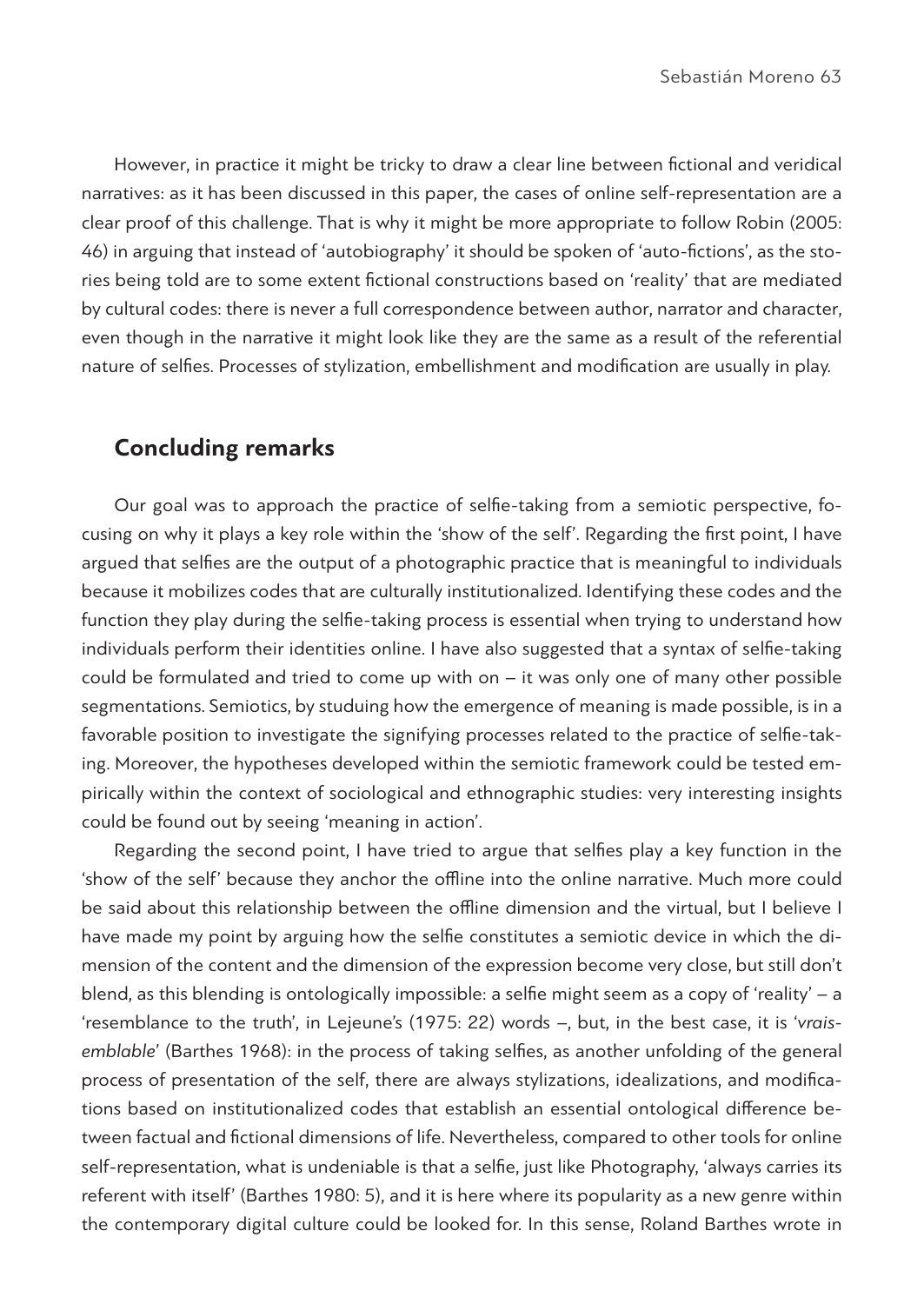1980 that 'what characterizes the so-called advanced societies is that they today consume images and no longer, like those of the past, beliefs; they are therefore more liberal, less fanatical, but also more "false" (less "authentic")' (1980: 118). Almost 30 years later, this statement seems to describe our present in an appropriate way.

#### **REFERENCES**

- Arfuch, Leonor (ed) 2005. *Identidades, sujetos, subjetividades*. Buenos Aires: Prometeo.
- Barthes, Roland 1980. *Camera Lucida*. New York: Hill and Wang.
- Barthes, Roland 1968. L'effet du réel. *Communications* 11: 84-89.
- Bauman, Zygmunt 2007. *Consuming Life*. London: Polity Press.
- Bullingham, Liam and Ana Vasconcelos 2013. The presentation of self in the online world: Goffman and the study of online identities. *Journal of Information Science* 39 (1): 101-112.
- Carpenter, Christopher 2012. Narcissism on Facebook: Self-promotional and anti-social behavior. *Personality and Individual Differences* 52: 482-486.
- De Certeau, Michel 1978*. L'invention du quotidien, 1: Arts de faire*. Paris: Gallimard.
- Debord, Guy 1967. *La société du spectacle*. Paris: Folio.
- Deeb-Swihart et al. 2017. Selfie-Presentation in Everyday Life: A Large-scale Characterization of Selfie Contexts on Instagram. *Association for the Advancement of Artificial Intelligence*. Availabe from: https://www.cc.gatech.edu/~irfan/p/2017-Deeb-Swihart-SELLCSCI.pdf [accessed December 17, 2018]
- Eco, Umberto 2014. La perdita della privatezza. *L'Espresso*. Available from http://espresso. repubblica.it/opinioni/la-bustina-di-minerva/2014/06/11/news/la-perdita-della-privatezza-1.168822 [accessed December 17, 2018]
- Eco, Umberto 1976. *A Theory of Semiotics*. Bloomington/London: Indiana University Press.
- Floch, Jean-Marie 1990. *Sémiotique, marketing et communication*. Paris: Presses Universitaires de France.
- Floch, Jean-Marie 1986. *Les formes de l'empreinte*. Paris: Pierre Fanlac.
- Fontanille, Jacques 2008. *Pratiques sémiotiques*. Paris: Presses Universitaires de France.
- Fox, Jesse and Margaret C. Rooney 2015. The dark triad and trait self-objectification as predictors of men's use and self-presentation behaviors on social networking sites. *Personality and Individual Differences* 76: 161–165.
- Geertz, Clifford 1973. *The Interpretation of Cultures.* New York: Basic Books.

Goffman, Erving 1956. *The Presentation of Self in Everyday Life*. Edinburgh: University of Edinburgh. Halpern, Daniel, Sebastián Valenzuela and James Katz 2016. 'Selfie-ists' or 'Narci-selfiers'? A

cross-lagged panel analysis of selfie taking and narcissism. *Personality and Individual Differences* 97: 98-101.